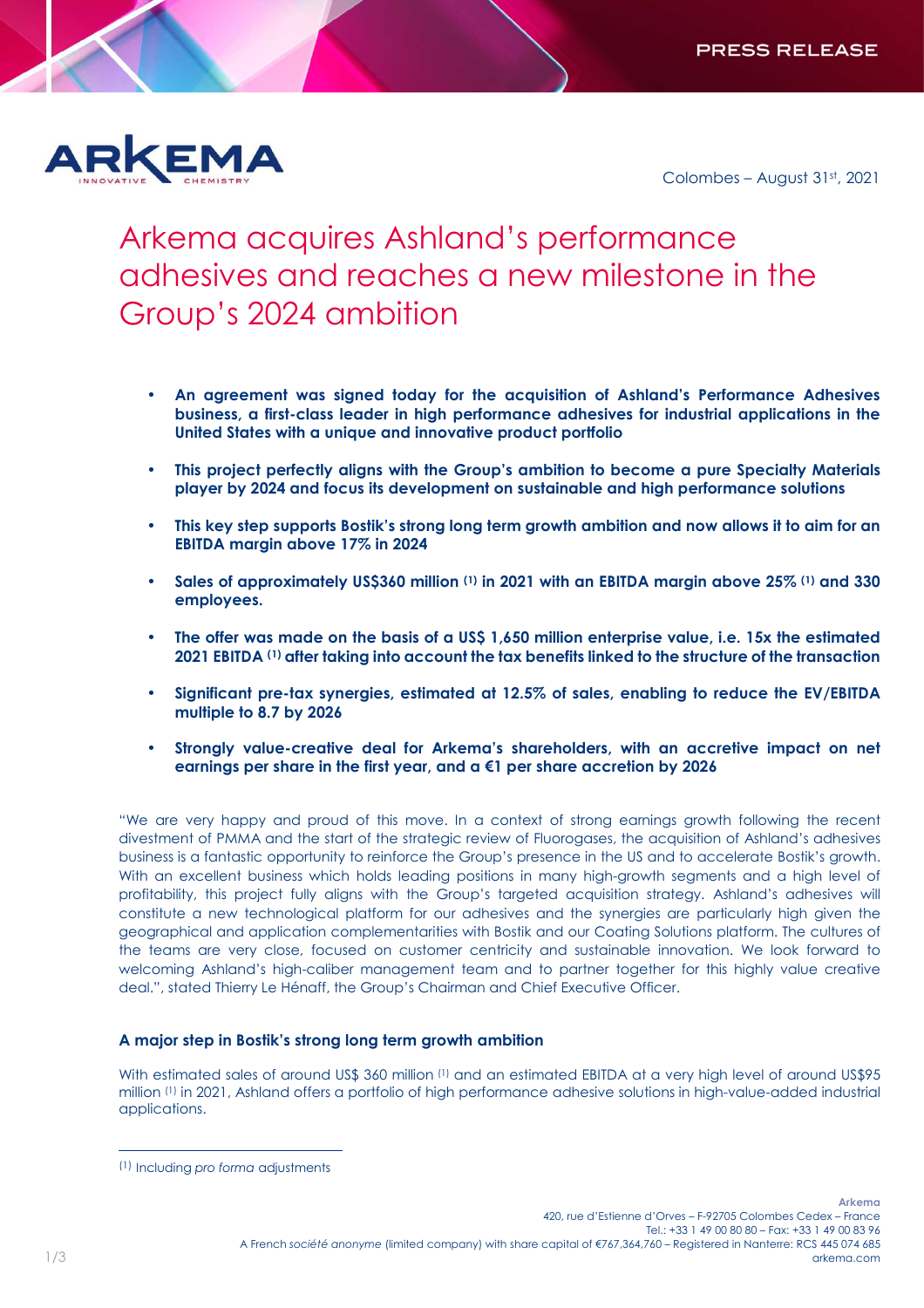With its large range of key technologies and well-known brands, Ashland Performance Adhesives is a key player in pressure-sensitive adhesives in the United States, operating in high-growth applications, in particular in decorative, protection, and signage films for automotive and buildings. Combined with Bostik's and the Coating Solutions segment's sustainable and high performance solutions, its range will represent one of the most complete offering in the pressure sensitive adhesives sector.

Ashland also holds significant positions in structural adhesives in the United States, in particular in segments such as wood bonding for construction, composites and transportation. This will allow Bostik to complement its positions and to benefit from fast-growing demand driven by major sustainable trends.

Finally, Ashland Performance Adhesives offers a wide range of adhesives for flexible packaging, addressing growing demand for more sustainable products. Thanks to Ashland's positioning in North America, Bostik will complete its geographic presence in flexible lamination, becoming one of the world's key players in this sector.

Ashland's Performance Adhesives business, which employs approximately 330 people and operates 6 production plants, mainly in North America, has enjoyed sustained growth in recent years and has significant growth potential in Europe and Asia. Combined with Arkema's global positioning, the excellent technological, geographic and commercial complementarities of this acquisition will enable Bostik to expand its offering and position itself as a major player in high performance industrial adhesives.

This acquisition also allows to upgrade the 2024 profitability target for Arkema's Adhesive Solutions segment, which now aims for an EBITDA margin above 17%, among the very best in the industry, with sales of over €3 billion.

### **A strongly value-creative project, perfectly in line with Arkema's 2024 ambition**

This project offers significant pre-tax synergies estimated at over US\$ 45 million, which will be progressively implemented over the next 5 years. They will focus on the commercial development of globalized solutions in highgrowth segments, procurement synergies through our acrylics business and industrial optimizations.

Given these synergies and the anticipated growth over the next few years, the enterprise value/EBITDA multiple will be reduced to 8.7 times in 2026 after taking account of the tax benefits linked to the structure of the transaction, which are estimated at more than US\$200 million.

This deal will be financed fully in cash, and the level of net debt including hybrid bonds on closing will remain tightly controlled at 1.9x the 2021 *pro forma* EBITDA (2), in line with the Group's objective to maintain this ratio below 2.

Furthermore, this business represents a high EBITDA-to-cash conversion rate, above the Group's long-term targets, given the tight control of working capital and limited capital intensity.

Within the first year of integration this deal will have an accretive impact on net earnings per share and the accretive impact will reach €1 per share by 2026.

This proposed acquisition is fully in line with the Group's strategy and ambition to become a pure Specialty Materials player by 2024 generating sales of at least €10 billion with an EBITDA margin of around 17% and improved resilience. It is a major step in strengthening Arkema's Adhesive Solutions segment.

The project is subject to the approval of the antitrust authorities in the countries concerned. Relevant legal information and consultation process involving employee representative bodies will be performed before closing.

 $\overline{a}$ 

<sup>(2)</sup> Estimated 2021 Group EBITDA integrating the full year impact of M&A operations already announced in 2021